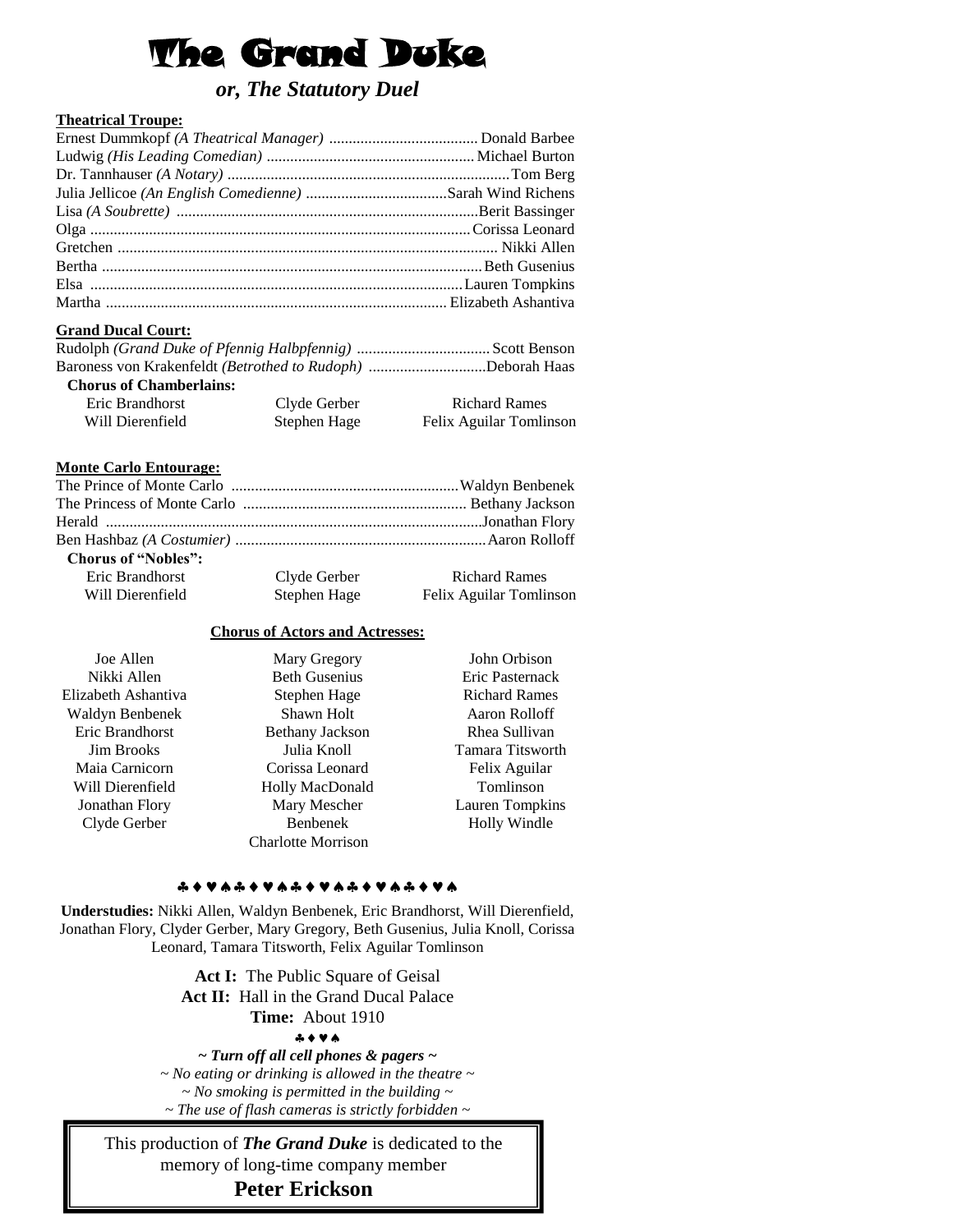#### **Director's Note**

*The Grand Duke* was the fourteenth and final collaboration between the Savoy masters, W. S. Gilbert and composer Arthur Sullivan. (Of note, the opening night for *The Grand Duke* in 1896 was March  $7$  – exactly 118 years to the day for our opening night). While the operetta received good notices, it was the duo's only financial failure.

The original production had (mostly) glorious music, and much of the score was used to great effect in Mike Leigh's film *Topsy Turvy*, a must-see for G&S fans in particular, but a great movie by any measure. The libretto, though, was labored and the show itself clocked in at well over 3 hours. *The Times* said of the plot, "…the turning-point of (the) plot requires considerable intellectual application before it can be thoroughly grasped." While one might level this criticism to any one of Gilbert's plots, *The Grand Duke* storyline was particularly oblique and serpentine.

So, the GSVLOC made extensive revisions when they first mounted the production in 1991 – where I was fortunate enough to play Ludwig. The company tightened up the libretto even more in the 2003 production and added a trio from *Utopia, Ltd.* ("With wily brain") to remind the audience that "legally dead" Ernest and Rudolf still exist.

I mention all of this because I am not a particular fan of tinkering with libretti that have proven successful. The original version of *The Grand Duke*, however, needed doctoring.

For this production, I have moved the Grand Duchy, of 1750, to the mythical region of Ruritania in 1910. By setting the action in 1910, the rather generic theatrical troupe can be a light opera company that focuses on the works of G&S. Sound familiar?

As is a tradition with most G&S works, we have excised some of the "inside" jokes from 1896 and inserted ones appropriate for either 1910 or 2014. We exercised restraint … we think.

I would like to thank Holly Windle and Lesley Hendrickson for being gracious and clever contributors to this third round of rewrites. Listen closely to Act 2's "At the outset I may mention," to hear some of their finest work. Lori Maxwell, too, has been a game partner in this adventure. To each of my requests for extra fermatas, added vamps, additional scoring she always answers, "You bet! We can do that!"

I would particularly like to single out special gratitude for Stephen Hage, our producer, for so patiently and helpfully responding to hundreds (literally) of emails from me over the last six months. He was my "sounding board" for each one of the countless changes I made. He offered expert opinion, on-going support and a lot of room for me to play, for which I'm very grateful. I hope you all enjoy this latest GSVLOC version of the final Savoy opera, *The Grand Duke*.

*–Joe Andrews*

#### **SYNOPSIS**

Act I: A light opera company in the Grand Duchy of Pfennig Halbpfennig is celebrating the upcoming wedding of Ludwig and Lisa, two of their members. The company is also plotting to overthrow the Grand Duke (Rudolph) and place their manager, Ernest, on the throne. (The conspirators' secret sign is the eating of a sausage roll.) As the court positions are to be filled according to standing in the company, leading lady Julia Jellicoe would be the Grand Duchess.

After Ludwig carelessly discloses their plot to the Grand Duke's detective, the Notary proposes a "Statutory Duel" in order to avert disaster. Ludwig and Ernest are to "duel" with cards, the loser becoming legally dead (only until the law expires the next day). The winner will denounce the loser as the plot's instigator and receive a pardon. After Ernest loses, Ludwig goes to find the Grand Duke.

Grand Duke Rudolph, meanwhile, busy planning his wedding to the Baroness von Krakenfeldt, has just learned about the plot against him. Ludwig decides on a new strategy to take advantage of Rudolph's panic. He offers to relieve Rudolph of the danger by winning a rigged "statutory duel" and taking his place during the coup. They summon the people to see their duel, and Rudolph leaves thinking to return when the law expires the next day. Ludwig, however, revives the law for another century!

Julia points out that she is now forced to wed Ludwig in order to take on her leading role as Grand Duchess. Lisa, Ludwig's fiancée, leaves in tears as the new Grand Duke's entourage prepare to don their *Patience* costumes as suitable court attire.

**Act II: W**hen the Baroness arrives for her wedding with Grand Duke Rudolph, she is momentarily dismayed to learn of Rudolph's "death." She explains that Ludwig has to take on all of the Grand Duke's obligations and marry her.

The complex plot takes yet another turn when the Princess of Monte Carlo shows up with her father and a band of hired "nobles." It seems she was betrothed in infancy to the Grand Duke Rudolph, and her father has finally obtained money enough to pay off his debts and bring her here just before the betrothal arrangement expires at 3:00. (His money came from roulette.) The claim of the Princess supersedes that of the Baroness, and she is about to marry the bewildered Ludwig when the real Grand Duke appears (with Ernest and the Notary) with some news which quickly resolves the tangled relationships.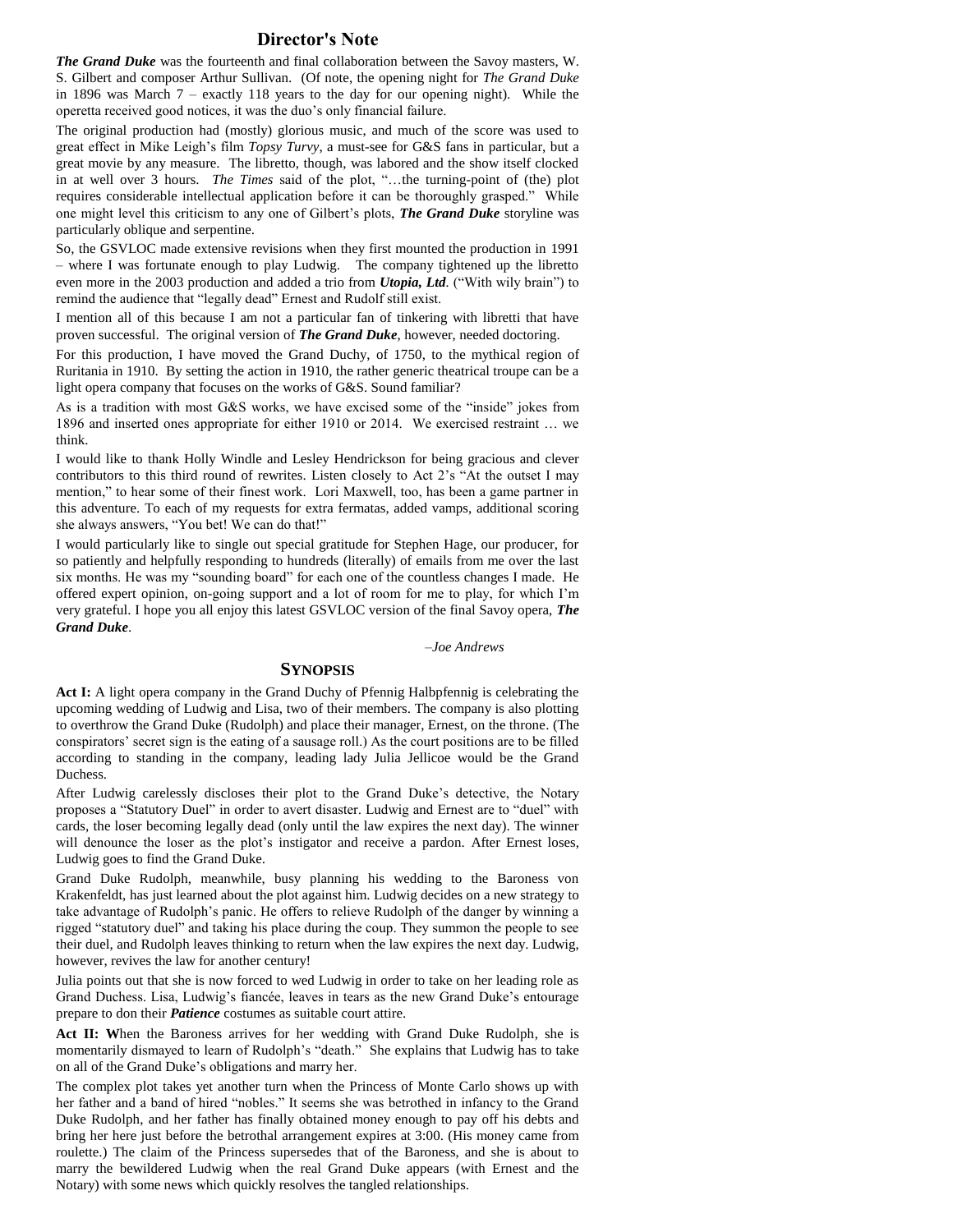# **PRODUCTION STAFF**

| Set & Prop Construction  Andy Dizon, Nancy Gerber, Jack Kravik, Larry Rostad |
|------------------------------------------------------------------------------|
| L. Peter Erickson, Dean Laurance, Mary Gregory and other cast members        |
|                                                                              |
|                                                                              |
|                                                                              |
|                                                                              |
|                                                                              |
|                                                                              |
| Grand Duke Revision Committees  Joe Andrews, Wendy Evans, Stephen Hage       |
| Lesley Hendrickson, Deedy Jensen, Stephen B. Sullivan, Holly Windle          |
|                                                                              |
|                                                                              |
|                                                                              |
| House ManagersTrina Morrison, Fred Morrison, Irene Duong                     |
|                                                                              |
| Ticket HelpersDeb Haas, Fred Morrison, Eric Pasternack, Holly Windle         |
|                                                                              |

| 110use bulli Rechtillien |  |  |  |  |
|--------------------------|--|--|--|--|
|                          |  |  |  |  |
|                          |  |  |  |  |

# *The Board:*

# **ORCHESTRA** (Includes Substitutes)

| Amy Atzel, Peter Chang, Mark Wamma, Eva Zorn, Mary Hanson |
|-----------------------------------------------------------|
| Nikkia Hall, Miyuki Onishi, Amy Tobin, Victoria Athmann   |
|                                                           |
| Karen Neinstadt, Beth Henningsen, Lorine Menzhuber        |
|                                                           |
| Chris Chelgren, Teresa Mager, Karen Kozak                 |
|                                                           |
| Amy Samelian, Jesse Berndt                                |
|                                                           |
|                                                           |
|                                                           |
|                                                           |
|                                                           |
|                                                           |
| Karen Holmes, Kara Bradshaw                               |
|                                                           |
|                                                           |
|                                                           |
|                                                           |
|                                                           |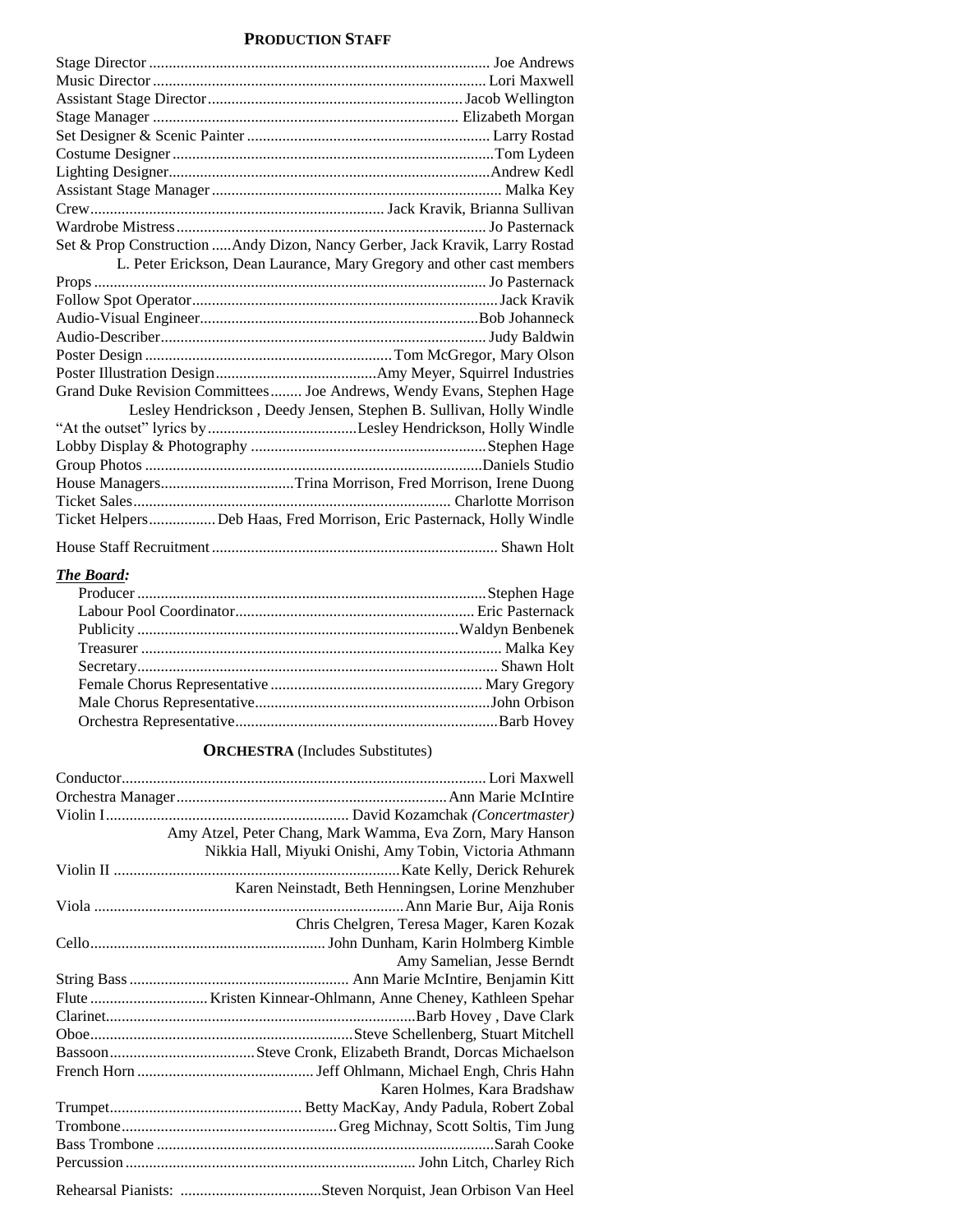# **Act I :**

*Pfennig Halbpfennig* - Literally, penny half-penny. Tuppenny ha'penny is British slang for anything inferior and trivial. *Comedian/Comédienne* - terms used to refer to actors (not necessarily comic ones) *Soubrette* - an actress who plays the young and saucy roles. **quite a dashing** *sposo* - Italian for male spouse **But it's** *bilious* **on the whole** - upsetting to the liver **D will attempt to** *"square the press"* - bribe a reviewer **F claims all** *hoydens* - roles of spirited, tomboyish girls **like** *turtle* **her first love confessing** - turtle-dove *what folly fell* - what dreadful folly **castle** *gibbet* - gallows **may not fight with** *falchions* **bright** - sword, esp. a broad curved one *orthography foregoes her spells* - a pun about bending the rules of spelling *ipso facto* - Latin for "by the very act" (that is automatically) *King's evidence* - evidence provided by an accused person about his alleged partners in crime (like State's evidence) **compromising** *bonhomie* - French word for geniality **as o'er our** *penny roll* **we sing** - a cheap type of bread **rich** *mock turtle,* **thick and clear** - namely a soup (also cheap) *two-shilling gloves* - even these are expensive by the Duke and Baroness's standards *give this man his gruel* - make him take his punishment **this** *plebian* **man of** *shoddy* - "plebian" means "of the masses" and "shoddy" is a kind of inferior woolen cloth **when two** *doughty* **heroes thunder** - valiant *verbum sat.* - more legal language from the Notary; this is an abbreviation for a Latin phrase meaning a word to the wise is sufficient (*verbum sat sapienti*) **I'm not an** *ascetic* - one who denies himself the creature comforts **the** *jolly jinks* - merry-making (as in "high jinks") *as merry as a grig* - A phrase that may mean "as merry as a cricket" (and just how merry is that?). **Act II :**  *Eloia!* **and** *Opoponax!* - Fake Greek-sounding exclamations. Opoponax from the Greek for "all-healing", was a medicinal plant, and in Gilbert's day, trade name of a line of perfumes *hoity-toity vixenish viragoes* - snooty, ill-tempered, overbearing women *ingenue* - the role of sweet, naive young thing **hard as the** *millstone nether* - The nether millstone is the lower of the two millstones used to grind flour (it's quite hard). **lily-white laughing** *leman* - paramour **as sulky as a** *super* - (actor lingo) short for "supernumerary" an actor with a nonspeaking part who, if not in something as jolly as G&S, might get surly *"tol the riddle lol"* - nonsense words **technical** *bogie* - a frightening apparition, although in this case only legally, not literally *magnum* **of merry champagne** - a double-sized bottle *Pommery '74 - the 1874 vintage of the fine French champagne* **Come,** *bumpers,* **aye ever so many** - glasses filled to the brim **a pretty** *job-lot* **of second-hand nobles** - a group of diverse articles bought as a unit, often of inferior quality *rook the pigeon and the gull* - a bird pun about taking advantage of suckers *Allons, encore, garcons, fillettes, vos louis d'or, etc. – a lure to play roulette: Come* now, again, boys and girls, your 20-frank gold coins, etc.

**the law forbids the** *banns* - announcement of a proposed marriage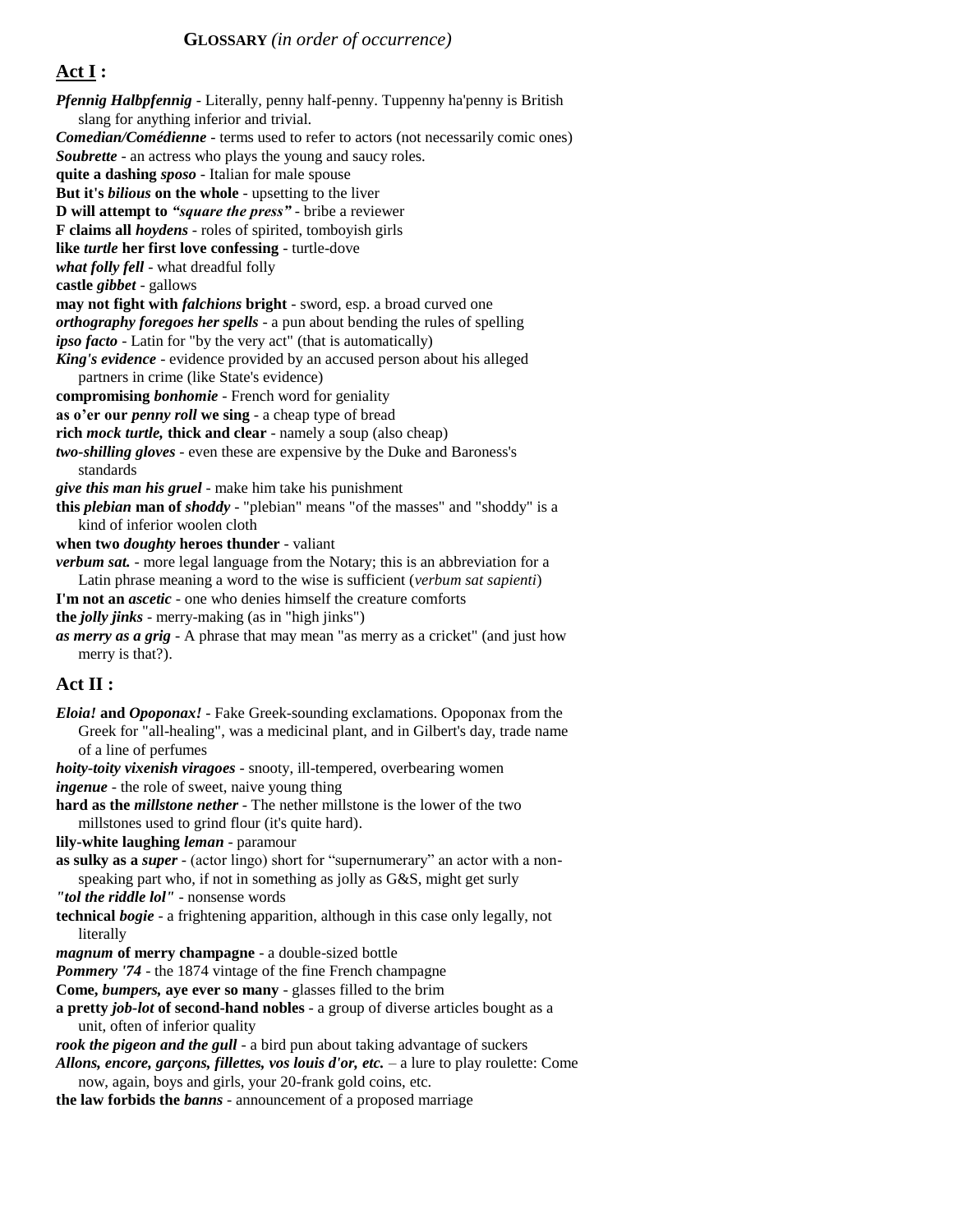# **CONTRIBUTORS**

## **Princes and Princesses** (\$250 and over)

Rolf & Chris Bolstad  $\clubsuit$  Estate of Peter Erickson  $\clubsuit$  Stephen Hage & Lara Trujillo  $\clubsuit$  Holly MacDonald & John Orbison ❖ Leon Satran, MD

### **Grand Dukes and Duchesses** (\$100 - \$249)

Tom & Arlene Alm  $\bullet$  Suzanne Ammerman  $\bullet$  Philip Asgian  $\bullet$  Paul & Ruth Bauhahn  $\bullet$  Bruce Bruemmer  $\cdot$  Mark Ellenberger and Janet Zander  $\cdot$  Elizabeth Erickson, in memory of Peter Erickson \* General Mills Foundation \* Carol & Greg Gross \* John Hanlon \* Douglas O. Happe \* Jean Holten ❖ Bill & Nancy Jones ❖ Jack & Geraldine King ❖ Jean Cameron & Robert Linde ❖ Michael Mack  $\cdot$  L. David Mech  $\cdot$  Adele Mehta  $\cdot$  Shirley Moore  $\cdot$  Garry & Mary Ann Peterson  $\cdot$  Nancy & Bert Poritsky ❖ Charley Rich ❖ Tom & Beverly Rogers ❖ Paul & Patricia Sackett ❖ Radonna & Jim Schwarz  $\cdot$  Morris & Judith Sherman  $\cdot$  Dennis Shogren  $\cdot$  Doug Siems  $\cdot$  Glenn Skoy  $\cdot$  Richard Evan Stone ❖ Western Wisconsin Ear Nose & Throat Center ❖ Connie Waterous

# **Chamberlains and Nobles** (\$50 - \$99)

George & Barbara Barany \* Benjamin & Aroti Bayman \* Tom & Maureen Berg \* Patricia McGowan and Jack Brondum  $\div$  Barbara De Cosse  $\div$  Ginger Dunivan  $\div$  Teena B. Fletcher  $\div$ Gretchen Fogo ❖ Gayle Gaskill ❖ Del Holmes ❖ Barb Hovey ❖ Linda Ireland ❖ Marjorie and James Jacobsen ❖ Susan Kamper ❖ George Francis Kane ❖ Kenneth Kauffman ❖ Margaret Kirkpatrick ❖ Jack & Rachel Levitt  $\clubsuit$  Ron MacKenzie  $\clubsuit$  R. Jeffrey McLeod  $\clubsuit$  Dan & Pat Panshin  $\clubsuit$  Molly Redmond  $\cdot$  Joan T. Smith  $\cdot$  Dick Thomas  $\cdot$  Clyde & Pat Thurston  $\cdot$  Laura & Hans Weinberger  $\cdot$ Kathy & Ed Wolter

#### **Actors and Actresses** (up to \$50)

Valarie & Howard Anderson  $\cdot \cdot$  Phillip & Karen Bergem  $\cdot \cdot$  Alfred & Sharon Bigot  $\cdot \cdot$  Peter Bundy  $\cdot \cdot$ Marcia Carlson ❖ Carole Christensen ❖ Jeanne Cornish ❖ Tom Decker ❖ Edith DeGroot ❖ Jeffrey Disch ❖ Susan Doak ❖ Nancy Drew ❖ David Duggan ❖ Ian Ellis ❖ Gary Engstrand and Kathy Jensen ❖ L. Peter Erickson ❖ Patricia Erlandson ❖ Rich & Judith Fine ❖ Anna Lou Ford ❖ Robert H. Golder  $*$  Kathleen & Anthony Green  $*$  Marianne Hageman & Michael Dorn  $*$  Vicky Hagens  $*$ Judith Halverson  $\clubsuit$  Linda Dexter Hancher  $\clubsuit$  Jack & Grace Harkness  $\clubsuit$  Elizabeth Hawn  $\clubsuit$  John C. Henrikson �� Ruth Hiland �� Richard Horton & Victoria Houseman �� Mary Ann Huelster �� Sol & Bette Jacobs ❖ Heather Jerrie ❖ Marita Karlisch ❖ Steven & Mary Kennedy ❖ Jake Koller ❖ Annamarie Langlie  $*$  Ralph & Judith Larson  $*$  Mary Leahy  $*$  Norma Lechtman  $*$  Sanford Lipsky  $*$ Lynn Lockhart ❖ Julie Cayemberg ❖ Holly MacDonald ❖ Roderick & Joanne MacDonald ❖ Chris Martin Colleen Netzell Daphyn Nordeen Julia Olmstead Jacob Paro Pat Pennington Robert Pierson ❖ Marilyn Reichman ❖ Ron and Diane Reimann ❖ Annette Rondano ❖ Louise & William Rondano  $\cdot$  Jack Ross  $\cdot$  David & Mary Ruch  $\cdot$  Lawrence Smith  $\cdot$  Stacey & David Smith  $\cdot$ Mike Stone ❖ Ruthann Swanson ❖ Leslie Swenson ❖ Claire Anne Thoen ❖ Robert Wilder ❖ Alice G. T. Williams ❖ Elizabeth M. Williams ❖ Robert Wilyat ❖ Lorraine Zauft

#### \*\*\*\*

#### **ACKNOWLEDGEMENTS**

Lake Harriet United Methodist Church, Plymouth Congregational Church, St. Christopher's Episcopal Church, Guthrie Theater (Audio Describing Equipment), Andrew Sullivan and Tom Mars of the Guthrie Lighting Department, and our conspiratorial company of ushers, ticket sellers, and concessionaires.

Since its founding in 1979 by Dick Fishel and Jim Hart, the company has produced all the Gilbert and Sullivan shows: *Trial By Jury* (1979), *Patience* (1980), *Iolanthe* (1981), *Princess Ida* (1982), *Ruddigore* (1983), *The Gondoliers* (1984), *The Mikado* (Spring 1985), *The Sorcerer* (Fall 1985), *The Pirates of Penzance* (1986), *The Yeomen of the Guard* (1987), *Utopia, Ltd.* (1988), *H.M.S. Pinafore* (1989), *Patience* (1990), *The Grand Duke* (1991), *Iolanthe* (1992), *Princess Ida* (1993), *The Gondoliers* (1994), *Ruddigore* (1995), *The Mikado* (Spring 1996), *The Zoo* and *Trial By Jury* (Fall 1996), *The Sorcerer* (1997), *The Pirates of Penzance* (1998), *The Yeomen of the Guard* (1999), Offenbach's *Orpheus in the Underworld* (2000), *H.M.S. Pinafore* (2001), *Patience* (2002), *The Grand Duke* (2003), *Iolanthe* (2004), *The Gondoliers* (2005), *Princess Ida* (2006), *The Mikado* (2007), *Utopia, Limited* (2008), *Ruddigore* (2009), *The Sorcerer* (2010), *The Pirates of Penzance* (2011), *Patience* (2012), and *The Yeomen of the Guard* (2013) In the Spring of 2015, we will present *HMS Pinafore* Our next Lake Harriet Bandshell performance will be *The Pirates of Penzance*,

on July 12 (7:30) & 13 (5:30) of 2014